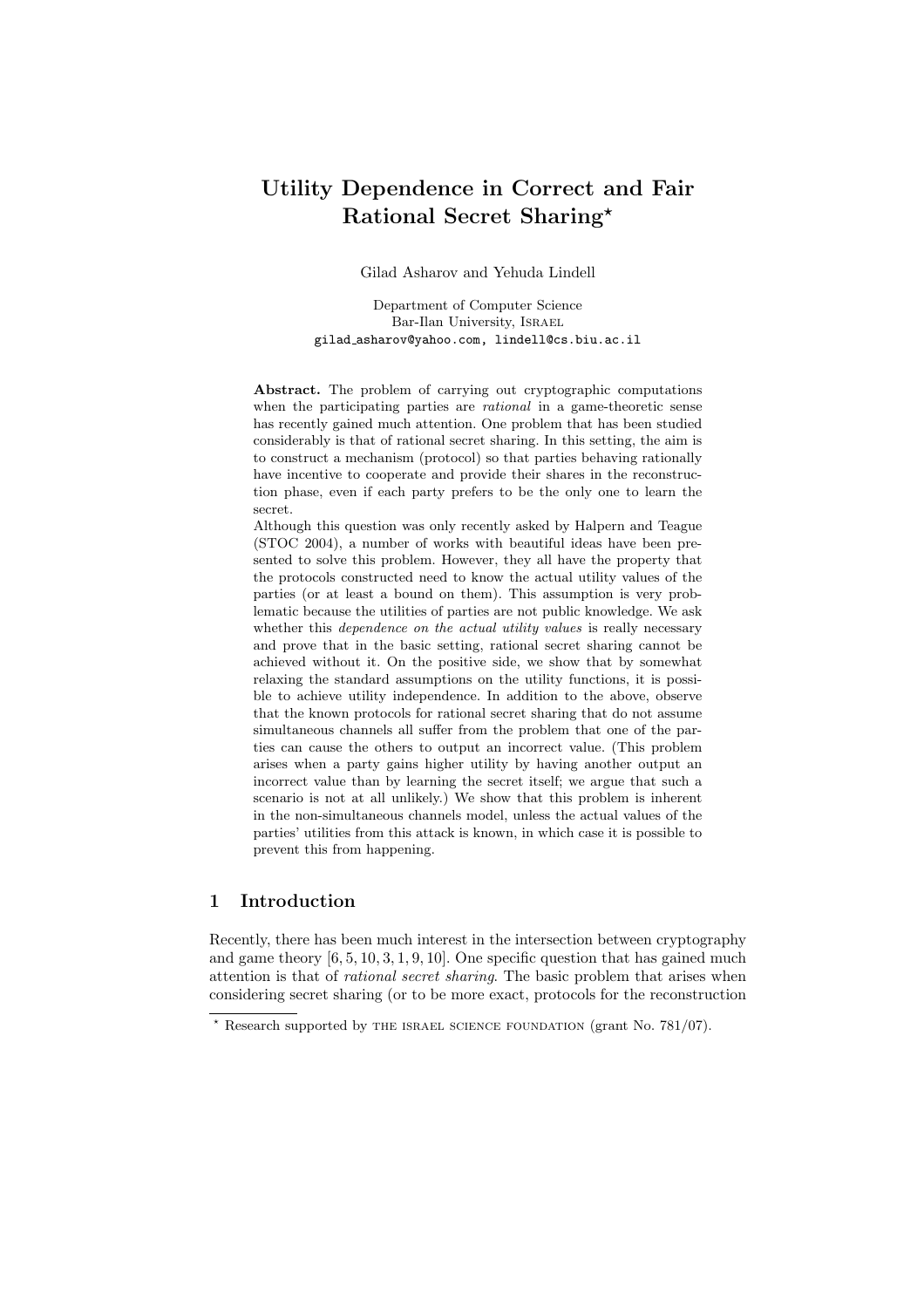phase) is that the parties actually have no incentive to reveal their share. Specifically, assume that t parties get together to reconstruct a secret that was shared using a  $t$ -out-of-n secret sharing scheme. The way that this reconstruction takes place is simply for each party to broadcast its share to all others. However, if one party does not broadcast its share, it can still reconstruct the secret (because it received the  $t-1$  shares of all other parties and so has t shares overall), but the others cannot (because they only have  $t-1$  shares). Thus, under the assumption that parties prefer to be the only one to learn the secret, the rational behavior in the above naive reconstruction procedure is for every party to remain quiet and not broadcast its share [6]. The aim of rational secret sharing is therefore to construct a mechanism so that it is in the interest of rational parties to cooperate, with the result being that all parties learn the reconstructed secret. The fact that the parties are rational essentially means that they each have a utility function assigning a value to every possible outcome of the protocol (this value represents the gain that the party achieves if the given outcome occurs). Furthermore, the parties' aim is to maximize their utility. We remark that a mechanism is considered successful if it achieves a Nash equilibrium (or one of its variants) for the strategy which instructs all parties to cooperate. Loosely speaking, this means that if any one of the parties deviates from the prescribed strategy (while others follow it), then it will not obtain a higher utility (and may even lose). Thus, it is in the interest of all parties to follow the prescribed strategy and cooperate.

In order to construct a mechanism with the above properties, certain natural assumptions are made regarding the utilities of the parties. In particular, it is assumed that a party always prefers to learn the secret than to not learn it (this is essential to assume, or else there is no reason for a party to ever participate in the reconstruction). Furthermore, it is assumed that parties prefer to learn the secret, and have some or all of the other parties not learn it (when knowledge is power, this makes a lot of sense). Although the above assumptions are very reasonable, a concern with all of the known protocols is that they don't just assume that this "learning preference" holds. Rather, they assume that the actual utility values of the parties (or at least bounds on them) are known to all, and the mechanism itself depends on these values. The problem with this assumption is that in reality the utility of a party may not even be known to itself, let alone to others. Furthermore, even if a party knows its own utility, it is unclear how others can learn this value (it would not necessarily be rational for a party to be honest about its utility; rather, it may gain something by providing incorrect information about its utility function). This problem stands at the center of this work, and we ask the following fundamental question:

Is it possible to construct a single reconstruction mechanism for rational secret sharing that achieves a Nash equilibrium for all possible values of utility functions that fulfill the aforementioned assumptions regarding learning preference?

In addition to the above, we observe that some of the known protocols suffer from a correctness issue. Specifically, most of the positive results on this topic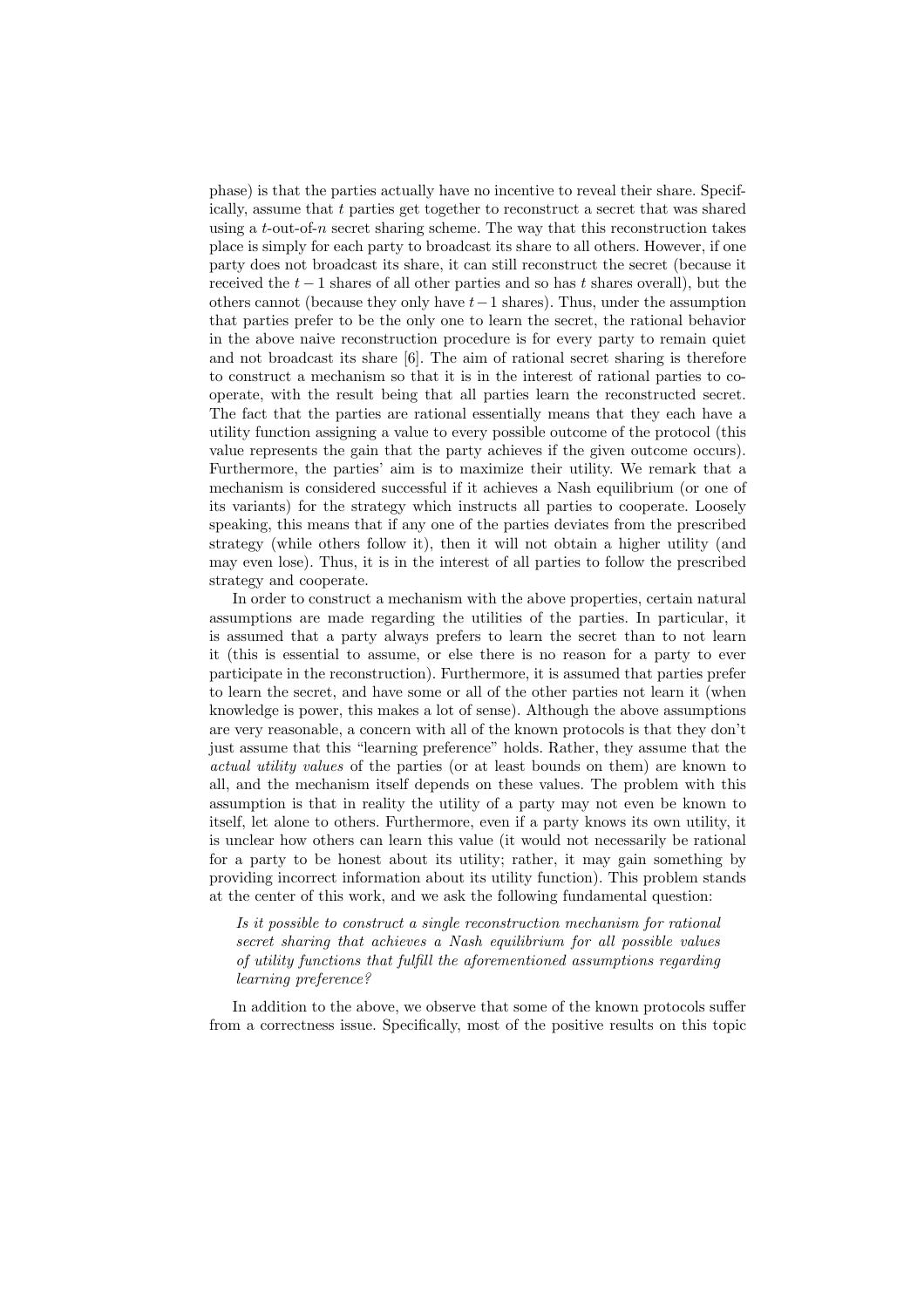assumed that the parties have access to a simultaneous channel (meaning that all parties can simultaneously send messages meaning that no party can see what the others broadcast before sending its own). Since simultaneous channels are problematic to implement in practice, a recent breakthrough was made that achieved rational secret sharing in non-simultaneous channels [10]. However, the protocol of [10] (and a follow-up protocol by [7]) has the problem that one of the parties can cause the others to output an incorrect value, at the expense of not learning the secret itself. Thus, the assumption made by [10] is that since a party always prefers to learn the secret, it will never follow such a strategy. However, we do not believe that this assumption is always reasonable. Rather, there are certainly scenarios where a party can gain more by having another learn incorrect information than by learning the information itself (for example, consider the case where the use of incorrect information can result in a loss of reputation, to the potential gain of others). In any case, it would certainly be preferable to not have to assume this. Noting that this problem of correctness does not arise in any of the protocols using simultaneous channels, we ask:

Is it possible to construct a reconstruction mechanism for rational secret sharing that uses non-simultaneous channels and achieves Nash equilibrium even if a party's utility when another party outputs an incorrect value is higher than its utility when it learns the secret? Furthermore, is it possible to achieve this without assuming knowledge of the actual utility value?

**Our results.** We focus mainly on 2-out-of-2 secret sharing. Let  $U_i^+$  denote the utility of party  $P_i$  when it learns the secret and the other party does not. Furthermore, let  $U_i^f$  denote the utility of party  $P_i$  when the other party outputs an incorrect (false) value, even if  $P_i$  itself did not learn the output. We call a mechanism  $U^+$ -independent if it achieves Nash equilibrium for all possible (polynomial) values of  $(U_1^+, U_2^+)$  that fulfill the aforementioned learning-preference assumptions (i.e., that a party prefers to learn than not learn, and prefers to be the only one to learn). We define  $U^f$ -independence similarly. We stress that when a mechanism is  $U^+$  or  $U^f$ -independent, it may still know the values of the other utilities (i.e., the utility when all parties learn the secret or when none learn it). We begin by proving an interesting connection between  $U^+$ -independence and complete fairness, and between  $U^f$ -independence and correctness (where fairness and correctness here are in the presence of malicious adversarial behavior that may not be rational and is aimed only to break the protocol). In Section 3, we prove the following informally stated theorem:

**Theorem 1** Any two-party mechanism that achieves  $U^+$ -independence guarantees complete fairness in the presence of malicious adversarial behavior. Furthermore, any two-party mechanism that achieves  $U^f$ -independence guarantees correctness in the presence of malicious adversarial behavior.

Intuitively, Theorem 1 holds because if a mechanism is  $U^+$ -independent, then it must be in a party's interest to cooperate even if its  $U^+$  utility is very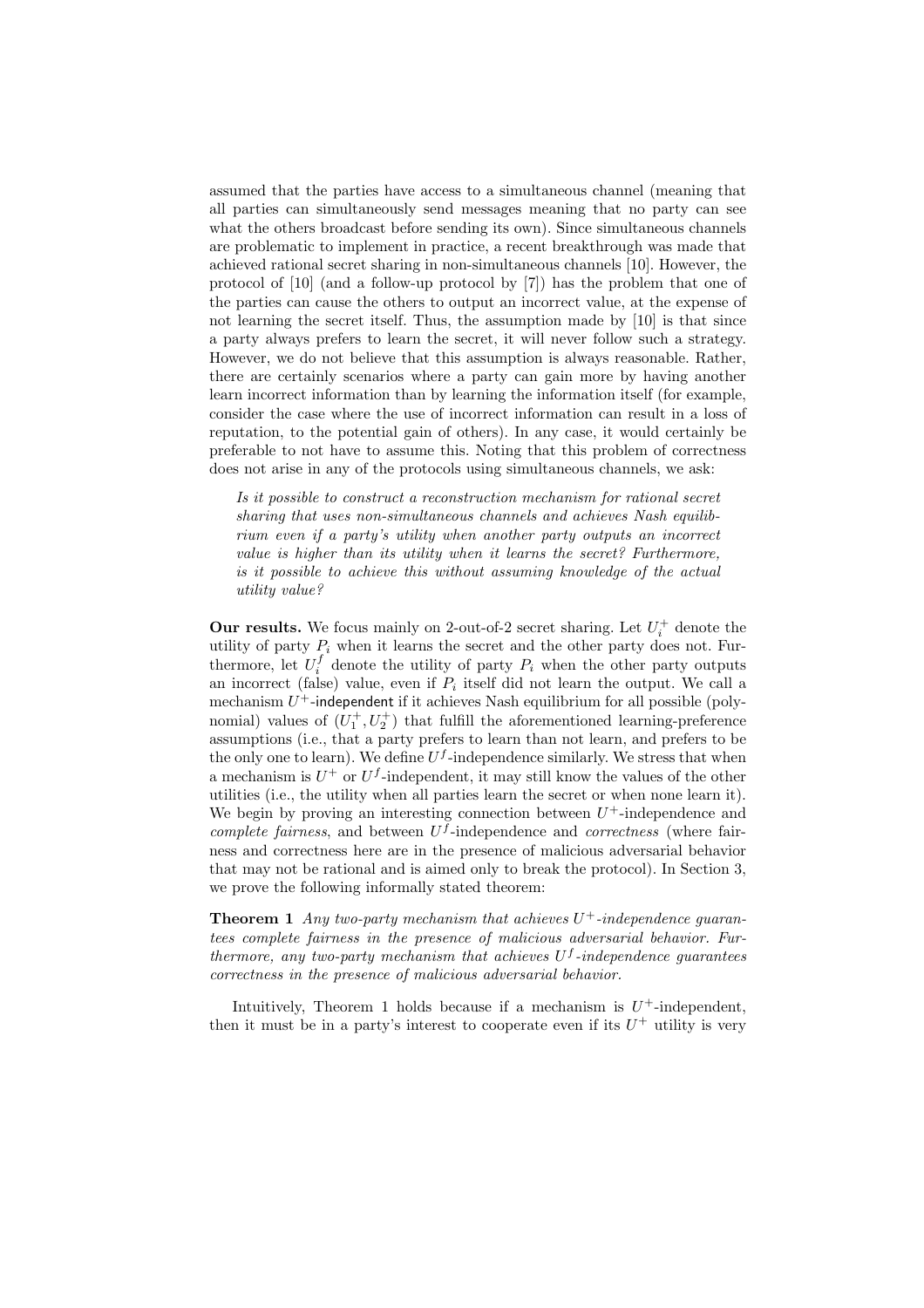high. However, if a party's  $U^+$  utility is high enough – but still polynomial – then it can be shown that its best strategy is to just try and break fairness (because then it gains  $U^+$ ). Since, it should not be able to succeed in doing this, it follows that a malicious adversary also can only break fairness with negligible probability. The connection between  $U<sup>f</sup>$  independence and correctness is proven in a similar way. It is possible to use Theorem 1 in order to prove that there do not exist two-party reconstruction mechanisms for rational secret sharing that are independent of  $U^+$ , by showing how to toss a fair coin given any such mechanism. (Intuitively, given such a mechanism, we construct a protocol where in the first stage multiparty computation is used to generate shares of an unbiased coin, and then the mechanism is used to fairly reveal the coin.) Using the impossibility result of Cleve [2] for coin tossing, we then conclude that such a mechanism does not exist. However, we stress that unbiased coin tossing is only impossible in the non-simultaneous channels model, and thus this would only prove the impossibility of obtaining  $U^+$ -independence in this model, and leaves open the possibility that there do exist  $U^+$ -independent mechanisms in the simultaneous channels model.

We therefore provide a direct proof, ruling out the possibility of obtaining  $U^+$ -independence even when given a simultaneous channel. That is, we prove the following:

Theorem 2 There does not exist a two-party reconstruction mechanism for rational secret sharing that is independent of  $U^+$  in either the simultaneous or non-simultaneous channels model.

In order to prove this, we actually present a lower bound on the number of rounds needed for achieving fair reconstruction and show that this number is dependent on the actual utility functions of the parties (or, to be more exact, a bound on them). Thus, no mechanism can be independent of the utilities because this implies that its number of rounds is also independent. Our lower bound is proven in the simultaneous-channels model and therefore also holds for non-simultaneous channels.

Having established that  $U^+$ -independence is impossible to achieve, we ask whether the other utility values must also be known. For example, we know that  $U^f$ -independence is possible in the simultaneous-channels model, because all of the known protocols for the simultaneous-channels model (cf. [5, 10]) are  $U^f$ -independent. This leaves open the question regarding  $U^f$ -independence with non-simultaneous channels. We prove that:

Theorem 3 There does not exist a two-party reconstruction mechanism for rational secret sharing that is  $U^f$ -independent in the non-simultaneous channels model.

The proof of this theorem uses Theorem 1 that states that a  $U^f$ -independent mechanism guarantees correctness. We then prove that in the non-simultaneous channels model, it is not possible to construct a correct reconstruction mechanism.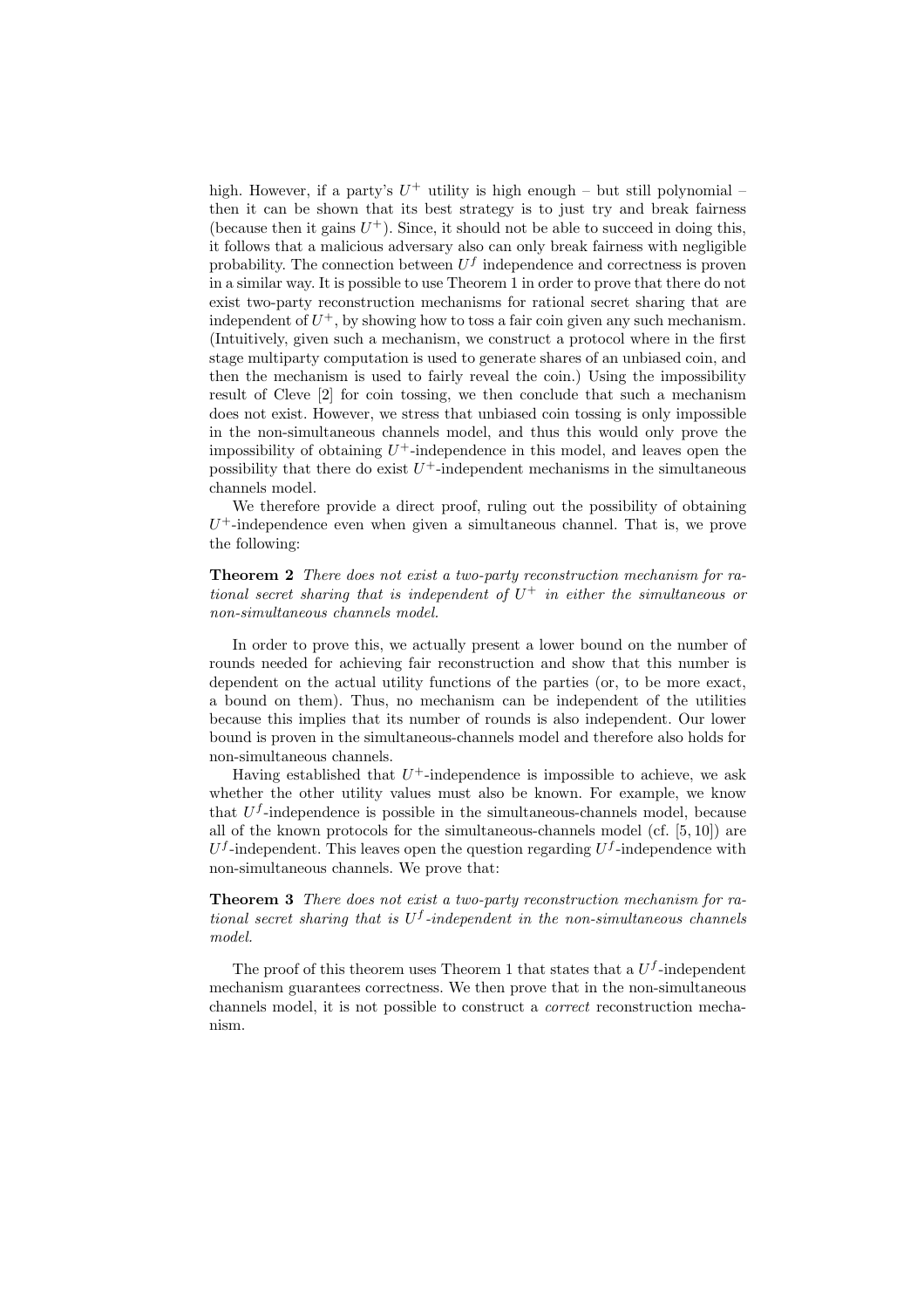#### Positive results. In Section 5, we present two positive results as follows:

- 1. We present a two-party reconstruction mechanism for rational secret sharing that works in the non-simultaneous model. This mechanism uses the actual values of  $U^f$ ; given the impossibility result of Theorem 3, this is inherent.
- 2. We present a multiparty reconstruction mechanism that uses simultaneous channels and is independent of all utility values, under a relaxation of the learning-preference assumptions. Namely, we assume that a party prefers to be the only one to learn the secret but once one other party has learned the secret it makes no difference if all learn it. In fact, it suffices to assume that even though each party prefers that as few other parties as possible learn the secret, the utility if all but 1 or all but 2 parties learn is the same (i.e., it makes no difference if all parties learn the secret or if almost all parties learn the secret).

The above results show that (a) correctness need not be forfeited in the model with non-simultaneous channels, and (b) utility independence is possible to achieve in some settings, depending on the assumptions on the utility functions.

Related work. The question of rational secret sharing was first introduced by [6]. They showed that there does not exist a mechanism with a constant number of rounds, with a Nash Equilibrium that survives iterated deletions of weakly dominated strategies. Moreover, they presented a protocol for  $n \geq 3$  $(\text{that is } U^+$ -dependent) in the simultaneous model. More protocols, dealing with other settings, were presented for the simultaneous model in [5, 1, 9, 10], and for the non-simultaneous model in [10, 7]. The basic question that we ask regarding utility independence was proposed in [6]. The first partial answer to this question was given by [1] who showed that utility independence is possible for  $t$ -out-of-n secret sharing as long as  $t < n/3$ . This question was also considered by [14] who gave a partial answer in their model. Among other things, we have shown that it is not possible for the important case of 2-out-of-2 secret sharing. The works of [13, 11] can be used to obtain fair secret sharing, but assume stronger physical assumptions than a simultaneous channel. Other works have also considered a mix of rational, honest and malicious parties [16, 14, 1].

# 2 Definitions and Preliminaries

We denote by  $\mathcal S$  an efficiently samplable distribution for choosing the secret to be shared, by SHARE the secret sharing scheme and by  $(\Gamma, \sigma)$  the reconstruction mechanism. Definitions of secret sharing and Nash equilibria can be found in the full version.

**Outcome and utilities.** The outcome of an execution of a game  $\Gamma$  with some strategy profile  $\sigma$  is denoted o and consists of the output of all of the parties. In the case of 2-out-of-2 secret sharing, each party may learn or may not learn the secret, and there are therefore exactly four possible outcomes. (This ignores the issue of correctness which we introduce in this paper and discuss below.)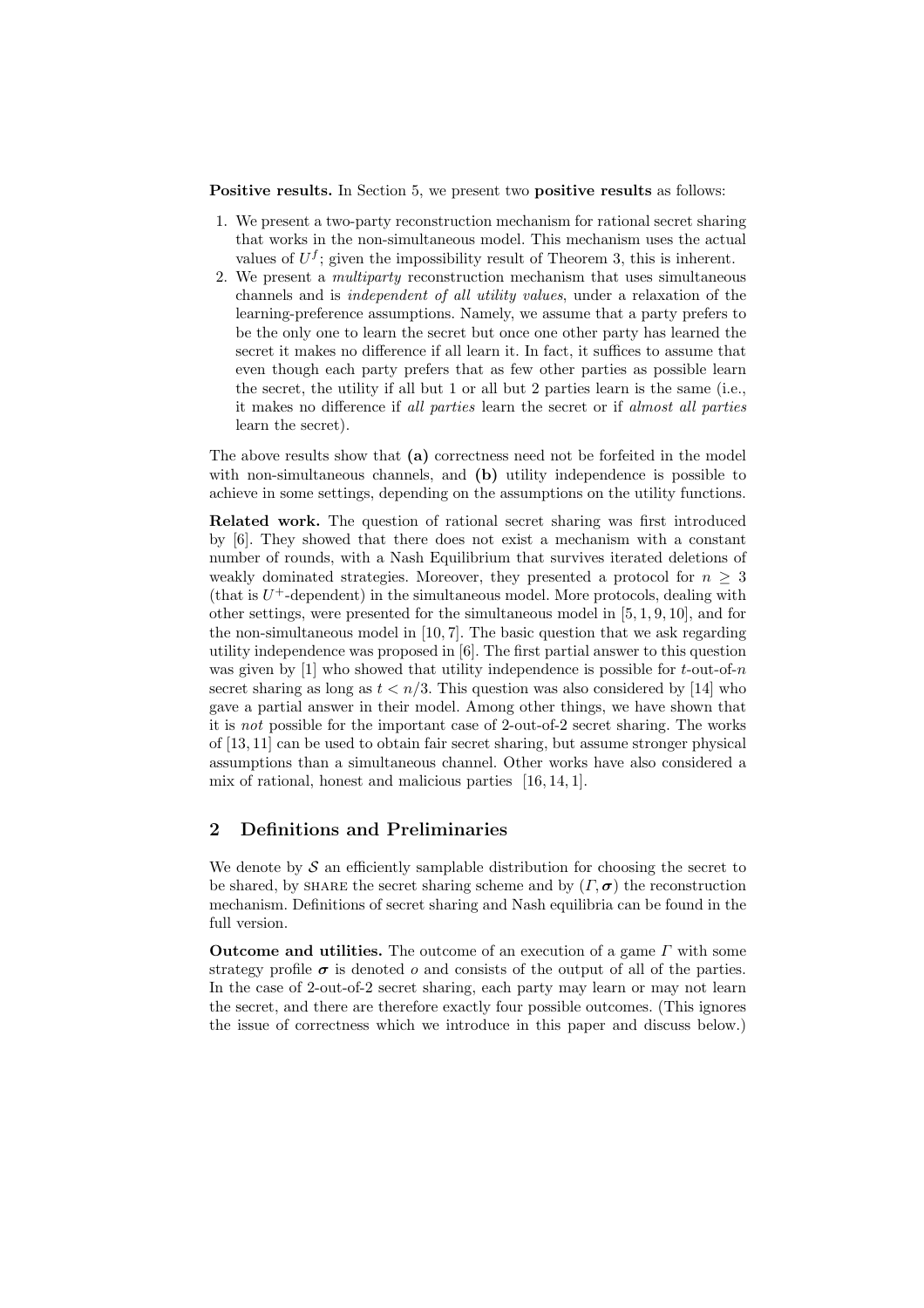Each party's utility is a function of these outcomes, and there are therefore also four possible utility values for each party. The notations for the four possible outcomes, and the associated utility for each party, are described in Table 1.

|      |     | $P_1$ receives $s P_2$ receives $s $ Outcome notation $P_1$ 's Utility $P_2$ 's Utility |  |
|------|-----|-----------------------------------------------------------------------------------------|--|
|      |     | $\sim$ none                                                                             |  |
| NΟ   | YES |                                                                                         |  |
| YES- | JС  |                                                                                         |  |
| ′F.S | YES | both                                                                                    |  |

Table 1. Outcome and Utility

In this paper, we consider the possibility that parties may output incorrect values and introduce a utility  $U^f$  for this event (informally, a party gains  $U_i^f$  if it succeeds in having the other party output a false/incorrect value). This results in nine possible outcomes of the game (each party may learn the correct value, not learn, or output an incorrect value). For simplicity we will consider only the outcome where one party does not learn the secret while the other outputs an incorrect (or false) value. We denote this event by  $o_{-i}^{\text{false}}$ , where  $P_{-i}$  is the party who outputs the incorrect value. (We explicitly consider this event because this is the one that occurs naturally. Needless to say, when analyzing mechanisms all possibilities need to be taken into account.)

Assumptions on the utility functions. We assume that the utility functions of all parties are polynomial in the security parameter. Formally, a party's utility function  $u_i$  is a function of the outcome and the security parameter k. We therefore write  $U_i(1^k) = u_i(1^k, o^{\text{both}}), U_i^+(1^k) = u_i(1^k, o_i^+), U_i^-(1^k) = u_i(1^k, o^{\text{none}}),$  $U_i^ (1^k) = u_i(1^k, o_{-i}^+)$ , and  $U_i^f(1^k) = u_i(1^k, o_{-i}^{\text{false}})$ . As is now standard [6, 5, 10], we assume that each party always prefers to learn the secret than to not learn it, and that each party most prefers to be the sole party to learn the secret. We add an additional assumption being that a party prefers to have the other party output an incorrect value than not, when in both cases the first party does not learn anyway. We do not make any assumption on  $U_i^f$  beyond this. (In [10] they implicitly assume that  $U_i^f U_i$  for all parties.) For lack of a better name, we call utility functions that fulfill these assumptions "natural". Formally:

**Definition 4** Let  $\mathcal{U} = \{ (U_i^+, U_i, U_i^-, U_i^-, U_i^f)_{i \in \{1,2\}} \}$  be a set of utility functions for the parties. We say that U is natural if for every  $i \in \{1,2\}$  and for every  $k \in \mathbb{N}$  it holds that  $U_i^+(k) \ge U_i(k) \ge U_i^-(k) \ge U_i^--(k) \ge 0$  and  $U_i^f(k) \ge U_i^-(k)$ .

We remark that in all previous works, it was formally assumed that  $U_i^-(k)$  =  $U_i^{--}(k)$ , even though none of the protocols utilized this fact. We have not defined it in this way because we find it unsatisfactory to assume that once a party has not learned, it makes no difference to its utility if others did or did not learn. On the contrary, it can be a lot worse if a party does not learn while others do learn and so protocols should take this into account. We note that all previous protocols can be modified to work with the value  $U_i^{--}$ . We also note that our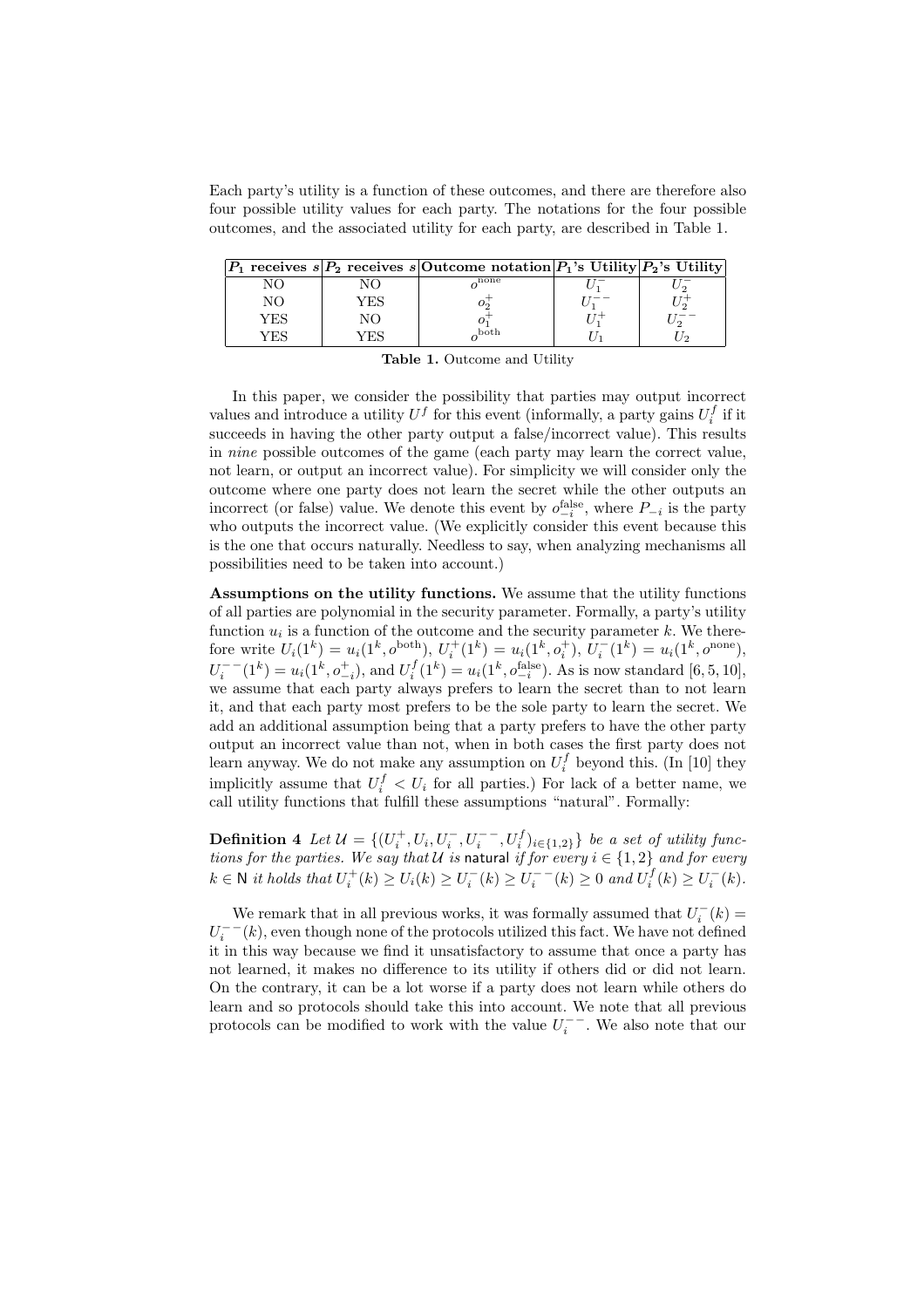lower bounds hold even if  $U_i^- = U_i^{--}$ , and so we do not assume anything about the value  $U_i^{--}$ .

Fair secret sharing. A number of different notions have been used regarding the desired equilibrium for rational secret sharing. Our impossibility results refer to the weakest of these assumptions, which is  $\epsilon$ -Nash equilibrium for a negligible function  $\epsilon$ . [10,8]. However, we also require that the number of rounds be polynomial (this is needed for our lower bounds, but we argue that this does not significantly weaken our results because a mechanism with a super-polynomial of rounds is not computationally feasible to run). The natural way to model this is as a computational Nash equilibrium [3, 8] (although our results hold even if local computation by each party is unbounded). We define computationally fair reconstruction mechanisms in this light:

**Definition 5** Let U be a set of natural utility functions for  $P_1$  and  $P_2$  (as in Definition 4). We say that a mechanism  $(\Gamma, \sigma)$  is a fair reconstruction mechanism for U if  $\sigma$  is a computational Nash Equilibrium and if the probability that the result is not oboth when both parties follow  $\sigma$  is negligible.

#### 3 Utility-Independent Mechanisms and Properties

#### 3.1 Definitions

We now formalize the notion of utility independence. Loosely speaking, a mechanism is independent of a given utility function if it achieves its desired properties for any value of that utility for all parties.

**Definition 6** Let  $\hat{U} \in \{U^+, U, U^-, U^{-}, U^f\}$  be a utility type and let  $\mathcal{U}' =$  $\{U_i^+, U_i, U_i^-, U_i^-\}, \{U_i\}_{i=1}^n \setminus {\{\hat{U}_i\}_{i=1}^n}$  be a set of polynomial utility functions (excluding all the  $\hat{U}_i$  values). We say that the mechanism  $(\Gamma, \sigma)$  is a  $\hat{U}$ -independent fair reconstruction mechanism *if for all polynomial utility functions*  $\{\hat{U}_i\}_{i=1}^n$  *for* which  $\mathcal{U} = \mathcal{U}' \cup \{\hat{U}_i\}_{i=1}^n$  is natural, it holds that  $(\Gamma, \sigma)$  is a fair reconstruction mechanism for U.

Note that our definition of utility independence includes the assumption that U is natural. In our results, we focus on  $U^+$  and  $U^f$  independence.

Fairness and correctness. In this section, we show that  $U^+$  and  $U^f$  independence implies the properties of complete fairness and correctness in the presence of adversarial behavior.<sup>1</sup> We stress that we define these notions in an *adversarial* context and not in a game theoretic one. That is, we say that a protocol or mechanism is completely fair/correct if it maintains this property when one of the

 $^{\mathrm{1}}$  We consider the two-party case only because we only deal with the case of no coalitions in this paper, and in the case of no coalitions we have an honest majority and so fairness and correctness (in the presence of a malicious adversary) can be achieved. This case is therefore not interesting.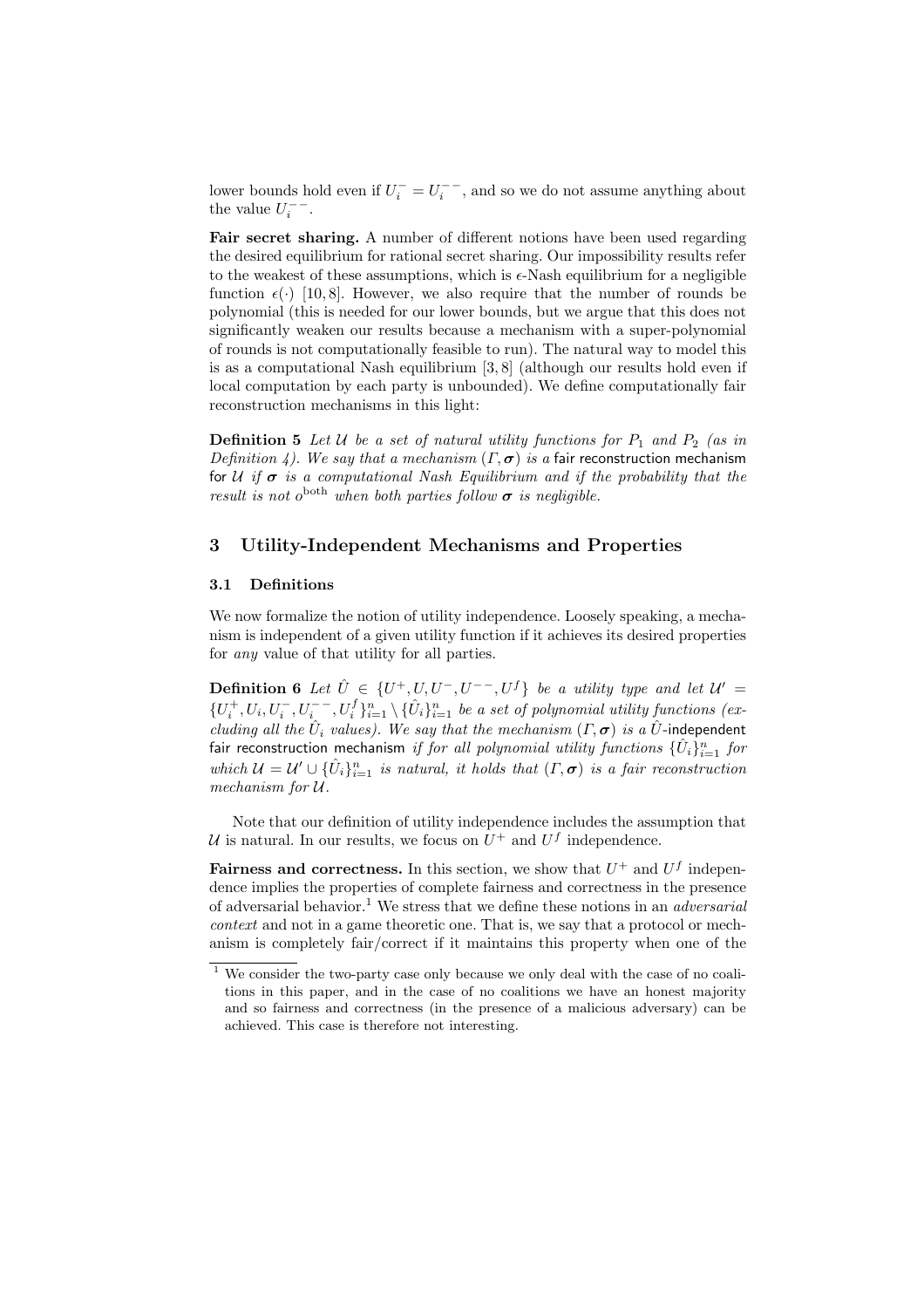parties follows a worst-case strategy (meaning that it has no aim to gain utility and its aim is simply to break this property of the protocol). We remark that we will move freely between protocols in a cryptographic setting with an adversary  $A$  and mechanisms involving rational adversaries playing a game in order to achieve utility. This is due to the fact that a mechanism trivially defines a protocol and vice versa. We now proceed to define complete fairness and correctness. We present the definitions in a "protocol context"; their translation to the game-theoretic context is discussed below. Intuitively, a two-party reconstruction protocol is *completely fair* if whenever one party learns the secret the other party is also guaranteed to learn the secret, except with negligible probability. Likewise, a reconstruction protocol is correct if the honest party is guaranteed to either output the correct value (i.e., the secret that was shared) or a special abort symbol ⊥. Although it is difficult to formalize these notions for general secure computation without resorting to a full ideal model/real model definition (since the output depends on the actual inputs used by the possibly malicious parties), in the case of secret sharing it is much simpler because the output of the protocol is well defined. In particular, the output can only be the shared secret s or an abort symbol ⊥. We assume that any reconstruction protocol is non-trivial meaning that if both parties are honest, then they both learn the secret except with negligible probability.

We first introduce some notation. Let  $REAL_{\pi,\mathcal{A},i}(\text{SHARE}(\mathcal{S}))$  denote the outcome o of an execution of the reconstruction protocol  $\pi$ , with the parties  $P_1$ and  $P_2$ , an adversary A controlling party  $P_i$   $(i \in \{1,2\})$ , and a share s that was chosen by  $\mathcal S$  and shared as in SHARE; recall that an outcome is simply the concatenation of the outputs of all participating parties (since A controls  $P_i$ , we consider only the output of  $A$  and the honest party). Next, denote by OUTPUT<sub>X</sub>(REAL<sub>π,A,i</sub>(SHARE(S)) the output of party X (where X may be A or the honest party  $P_{-i}$ ). Recall that the security parameter is denoted k.

**Definition 7** Let SHARE be a share generation algorithm for a 2-out-of-2 secret sharing scheme, and let  $\pi$  be the reconstruction protocol for the scheme.

1. We say that  $\pi$  is completely fair if for every probabilistic polynomial-time adversary A that controls the party P<sub>i</sub> there exists a negligible function  $\mu(\cdot)$ such that  $Pr[_{\text{OUTPUT}_{\mathcal{A}}}(REAL_{\pi,\mathcal{A},i}(SHARE(\mathcal{S})))]=\mathcal{S}]$ 

 $\leq \Pr[\text{output}_{P_{-i}}(\text{REAL}_{\pi,\mathcal{A},i}(\text{SHARE}(\mathcal{S}))) = \mathcal{S}] + \mu(k).$ 

2. We say that  $\pi$  is correct if for every probabilistic polynomial-time adversary A that controls the party  $P_i$  there exists a negligible function  $\mu(\cdot)$  such that

 $Pr[\text{output}_{P_{-i}}(\text{real}_{\pi,\mathcal{A},i}(\text{share}(\mathcal{S}))) \notin {\mathcal{S}}, \bot] \leq \mu(k).$ 

An equivalent formulation of the above for mechanisms is obtained by requiring that the result of an execution where one party follows the prescribed strategy and the other may follow *any arbitrary alternative* strategy is fair (or correct). For example, correctness of a mechanism  $(\Gamma, \sigma)$  can be formalized by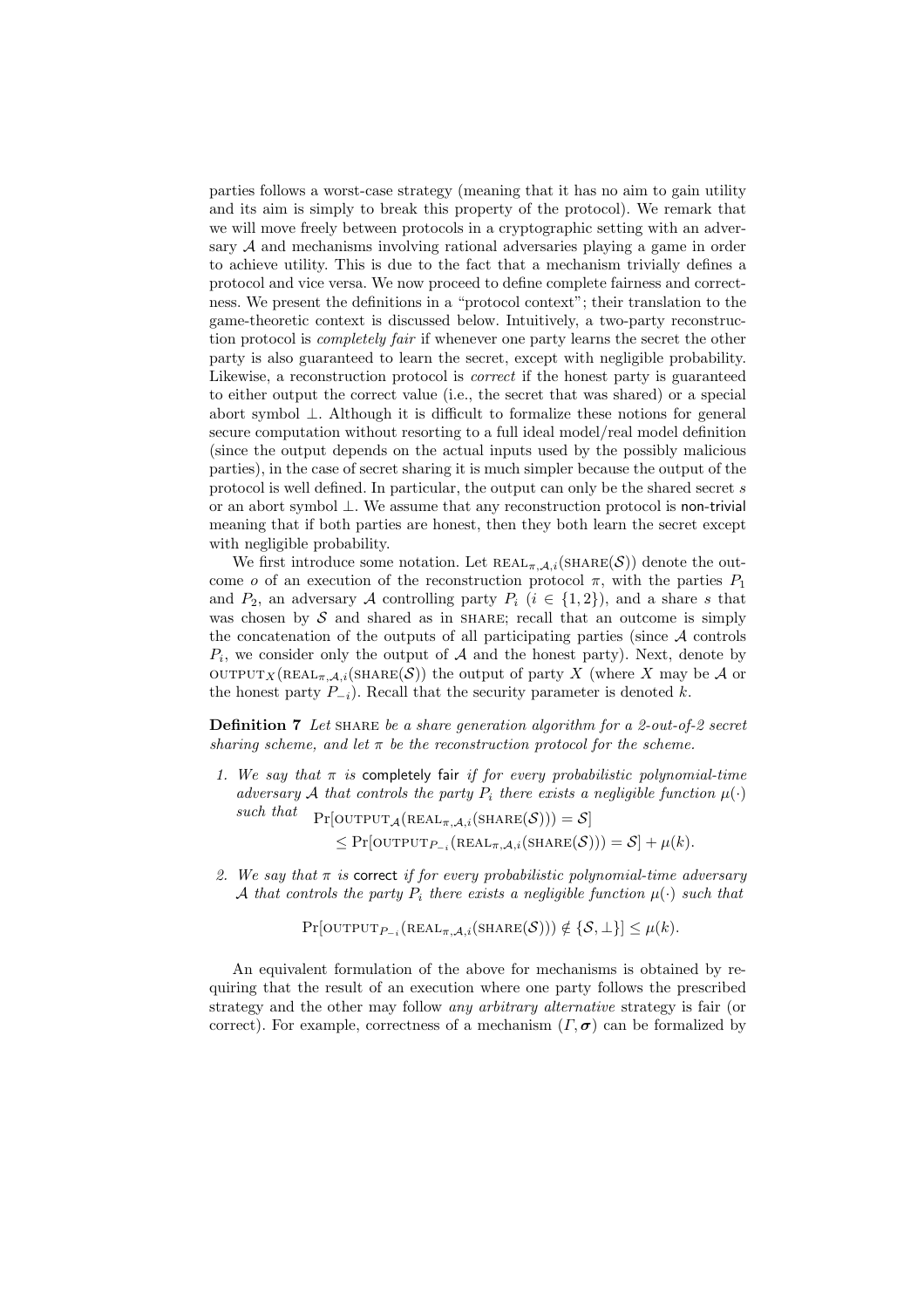saying that for every arbitrary strategy  $\sigma'_{i}$  followed by party  $P_{i}$  ( $i \in \{1,2\}$ ) there exists a negligible function  $\mu$  such that:

 $Pr[\text{output}_{P_{-i}}(\text{REAL}_{\Gamma,P_i(\sigma'_i),P_{-i}(\sigma_{-i})}(\text{SHARE}(\mathcal{S}))) \notin {\{\perp,\mathcal{S}\}}] \leq \mu(k).$ 

(Observe that correctness is guaranteed only when party  $P_{-i}$  follows the prescribed strategy  $\sigma_{-i}$ .)

#### 3.2  $U^+$ -Independence vs Fairness and  $U^f$ -Independence vs **Correctness**

We now prove that the existence of a  $U^+$ -independent reconstruction mechanism implies the existence of a completely fair reconstruction protocol. Intuitively this holds because if complete fairness is not achieved, then there exists an adversary who can participate in the protocol induced from the mechanism and with nonnegligible probability can learn the secret while the honest party does not. Given such an adversary, we can set the utility  $U^+$  of one of the parties to be high enough so that its expected gain by following the adversarial strategy is high enough. Our proof holds for both simultaneous and non-simultaneous channels.

**Proposition 8** If there exists a  $U^+$ -independent fair reconstruction mechanism for a 2-out-of-2 secret sharing scheme (as in Definition 6), then there exists a completely fair reconstruction protocol (as in Definition 7) for the scheme.

**Proof:** Let  $(\Gamma, \sigma)$  be a  $U^+$ -independent fair reconstruction mechanism and let U' be a set of utilities specifying  $\{U, U^-, U^{--}, U^f\}$  for both parties. Denote by  $\pi$  the protocol derived from  $(\Gamma, \sigma)$  as described above. Assume by contradiction that  $\pi$  is not a completely fair reconstruction protocol. This implies that there exists a probabilistic polynomial-time adversary  $A$  that controls some party  $P_i$  $(i \in \{1, 2\})$  and a polynomial  $p(\cdot)$  such that for infinitely many k's:

$$
\Pr\left[\text{OUTPUT}_{\mathcal{A}}\left(\text{REAL}_{\pi,\mathcal{A},i}\left(\text{SHARE}\left(\mathcal{S}\right)\right)\right) = \mathcal{S}\right]
$$
\n
$$
> \Pr\left[\text{OUTPUT}_{P_{-i}}\left(\text{REAL}_{\pi,\mathcal{A},i}\left(\text{SHARE}\left(\mathcal{S}\right)\right)\right) = \mathcal{S}\right] + \frac{1}{p(k)}
$$

Let  $\sigma^{\mathcal{A}}$  be the corresponding behavioral strategy of the adversary  $\mathcal{A}$  in the game *Γ*. Note that the outcome of the game when party  $P_i$  plays according to  $\sigma^{\mathcal{A}}$ , while the other party plays according to the prescribed strategy  $\sigma$ , is  $o_i^+$  with probability  $1/p(k)$ .

We now define the utility function  $U_i^+$  for party  $P_i$  by  $U_i^+ \geq p(k) \cdot (U_i + 1)$ . We show that for infinitely many k's,  $P_i$ 's utility is greater if it follows  $\sigma^{\mathcal{A}}$  than if it follows  $\sigma_i$ , which is a contradiction to the assumption that  $\sigma$  is a (computational) Nash equilibrium. Let  $\mathcal O$  denote the set of all possible outcomes, and recall that  $u_i(o)$  is the utility of  $P_i$  upon outcome o. We have that for infinitely many k's:

$$
u_i(\sigma_i^{\mathcal{A}}, \sigma_{-i}) = \sum_{o \in \mathcal{O}} \Pr[o \mid (\sigma_i^{\mathcal{A}}, \sigma_{-i})] \cdot u_i(o)
$$
  
\n
$$
\geq \Pr[v_i^+ \mid (\sigma_i^{\mathcal{A}}, \sigma_{-i})] \cdot U_i^+
$$
  
\n
$$
\geq \frac{1}{p(k)} \cdot (p(k) \cdot (U_i + 1)) = U_i + 1.
$$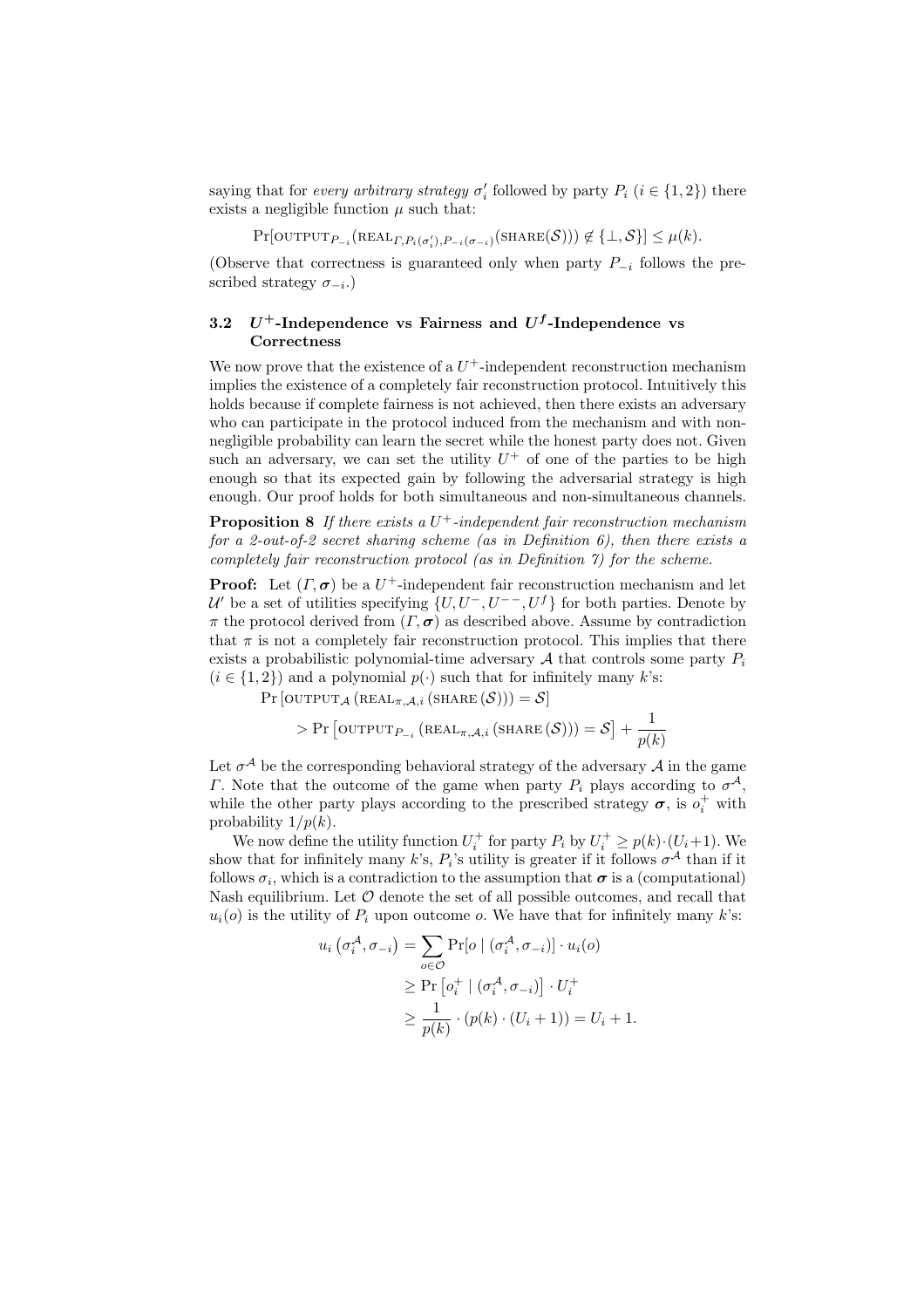In contrast,  $u_i(\sigma_i, \sigma_{-i}) = U_i$ . Thus, there exists a non negligible function  $\epsilon'$ (even if  $U_i$  is negligible), such that:

$$
u_i\left(\sigma_i^{\mathcal{A}}, \sigma_{-i}\right) \geq u_i\left(\sigma_i, \sigma_{-i}\right) + \epsilon'(k)
$$

in contradiction to the assumption that  $\sigma$  is a computational Nash equilibrium for Γ. We therefore conclude that the protocol  $\pi$  induced from  $(\Gamma, \sigma)$  is completely fair, as in Definition 7. **The Second Second** 

 $U<sup>f</sup>$ -independence implies correctness. The following is proved analogously to Proposition 8:

**Proposition 9** If a fair reconstruction mechanism for a 2-out-of-2 secret sharing scheme is  $U^f$ -independent (as in Definition 6), then it achieve correctness (as in Definition 7).

#### 4 Negative Results

#### 4.1 Impossibility for  $U^+$ -Independence

As we have mentioned, Proposition 8 can be used to prove the impossibility of obtaining  $U^+$ -independent fair reconstruction mechanisms in the non-simultaneous channels model. This is because any such mechanism can be used to toss a fair coin, in contradiction to [2]. (Specifically, secure computation can be used to generate shares of a random bit, which are then reconstructed using the mechanism. By Proposition 8, this mechanism guarantees complete fairness in the presence of malicious behavior and so neither party can bias the outcome.) Such a proof leaves open the possibility of obtaining  $U^+$ -independence in the simultaneous channels model. In this section we therefore prove a lower bound on the number of rounds that are needed in any fair reconstruction mechanism, even in the simultaneous model. As we will see, the number of rounds depends on the  $U^+$  utilities of the parties;  $U^+$ -independence is therefore not achievable.

We prove our lower bound by considering a specific attack (or, an alternative strategy) that can be carried out on every mechanism. The attack that we consider is a premature abort. When a party aborts prematurely, it does not broadcast its message in the round that it quits, while the other party does. Therefore, intuitively, it may gain more information about the secret than the other party. The mechanism must therefore guarantee that the amount of information gained in any single round is small enough so that carrying out such an attack is not profitable and will yield a lower utility. We quantify this amount of information and define an "aborting threshold" for each party as follows:

$$
\beta_1 = \frac{U_1-U_1^{--}}{U_1^+-U_1^{--}} \hspace{1cm}\text{and}\hspace{1cm}\beta_2 = \frac{U_2-U_2^{--}}{U_2^+-U_2^{--}}
$$

We now prove that the number of rounds in any fair reconstruction mechanism depends on  $\{\beta_1, \beta_2\}$  and so depends on the actual utilities.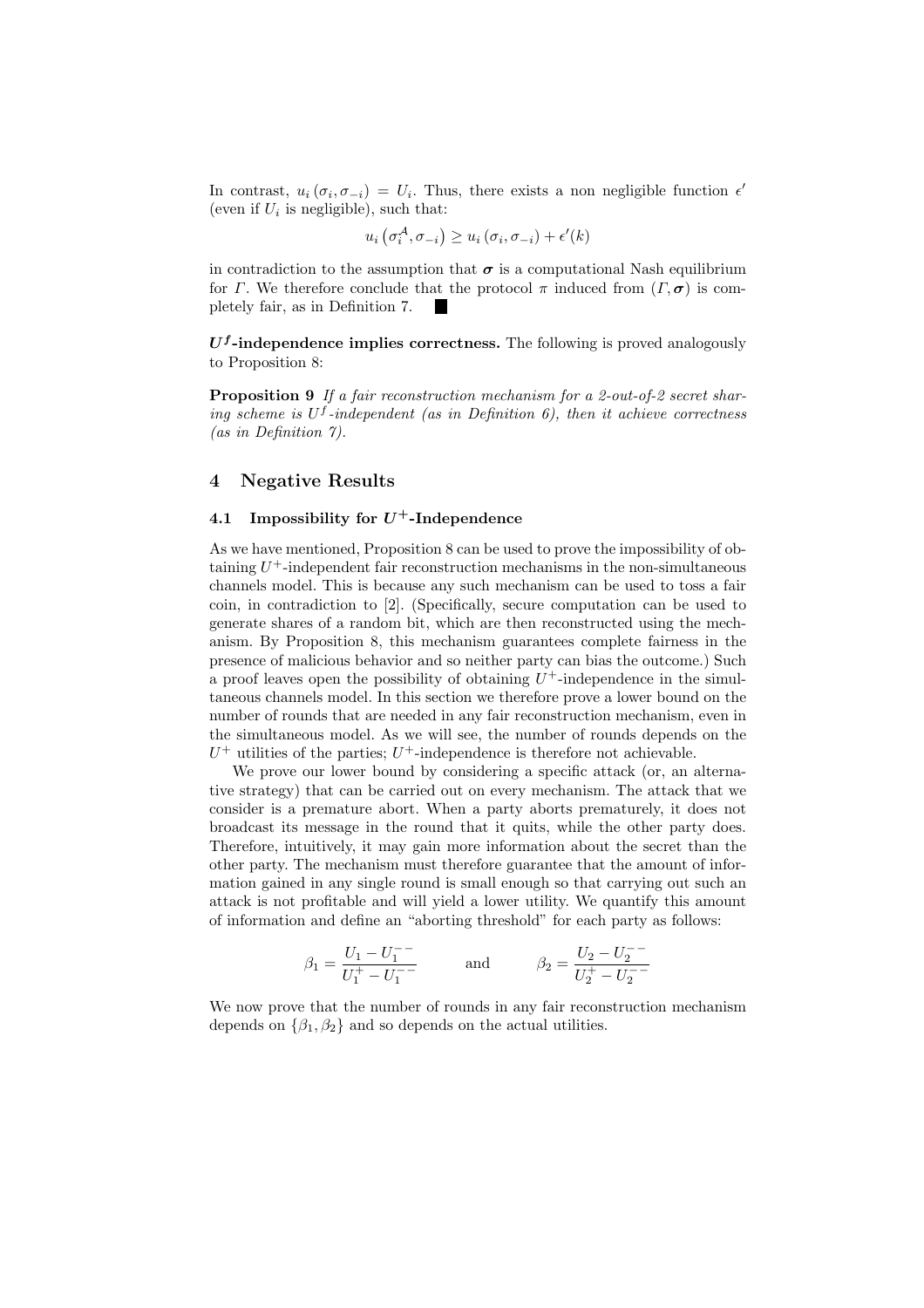**Theorem 10** Let  $(\Gamma, \sigma)$  be a fair reconstruction mechanism, let  $R^{\Gamma}_{(\sigma_1,\sigma_2)}$  be a random variable denoting the number of rounds in  $\Gamma$  when both parties play according to  $\sigma = (\sigma_1, \sigma_2)$ , and let  $\beta \le \min \{\beta_1, \beta_2\}$  be as above. Then:

$$
E[R^{\Gamma}_{(\sigma_1,\sigma_2)}] > \frac{1}{8\sqrt{\beta}}
$$

**Proof Sketch:** We start with some notation. Denote by  $a_i$  the output of party  $P_1$  when  $P_2$  quits at round *i* before sending its message (that is, at round *i* only  $P_1$  broadcast its message); likewise  $b_i$  denotes the output of  $P_2$  when  $P_1$  quits at round i. Note that when  $P_1$  quits at round i (before sending its message) and  $P_2$  does not quit in that round, party  $P_1$  receives an additional message and therefore may gain additional knowledge about the secret. In such a case,  $P_1$ outputs  $a_{i+1}$ , while  $P_2$  outputs  $b_i$ . In the following claim, we bound the amount of additional knowledge that a party can gain in such a situation:

**Claim 11** Let U be a set of natural utility functions for  $P_1$  and  $P_2$  (as in Definition 4), and let the mechanism  $(\Gamma, \sigma)$  be a fair reconstruction mechanism for U (as in Definition 5). For every round  $i \geq 0$ , the following must hold:

 $Pr [a_{i+1} = s] \le Pr [b_i = s] + 2\beta_1$  and  $Pr [b_{i+1} = s] \le Pr [a_i = s] + 2\beta_2$ 

Proof Sketch: Assume by contradiction that the above does not hold. Without loss of generality, assume that there exists an i such that

$$
Pr[a_{i+1} = s] > Pr[b_i = s] + 2\beta_1.
$$

In the proof, we consider an alternative strategy  $\sigma_1^i$  for  $P_1$  which is identical to the prescribed strategy  $\sigma_1$  except that it instructs the party  $P_1$  to quit before broadcasting the message in round i. Assuming that the other party  $(P_2)$  does broadcast its share in that round, and that the execution reaches round  $i$ , we have that  $P_1$  outputs  $a_{i+1}$  while  $P_2$  outputs  $b_i$ . Using the contradicting assumption, it follows that:

$$
\Pr\left[a_{i+1} = s \land b_i \neq s\right] \ge \Pr\left[a_{i+1} = s\right] - \Pr\left[b_i = s\right] > 2\beta_1.
$$

That is, with probability at least  $2\beta_1$  the outcome is  $o_1^+$ , and therefore  $P_1$  gains  $U_1^+$  while  $P_2$  gains only  $U_2^-$ . Thus, the expected utility of  $P_1$  is at least

$$
2\beta_1 \cdot U_1^+ + (1 - 2\beta_1) \cdot U_1^- = 2\beta_1 (U_1^+ - U_1^-) + U_1^- = 2U_1 - 2U_1^- + U_1^- > U_1
$$

where the last equality is by the assumption that  $U_i$  is non-negligibly greater than  $U^-$  and  $U_i^-$  (note that if  $U_i \approx U^-$  then  $P_i$  has no reason to play at all). Thus, the strategy  $\sigma_1^i$  of stopping in round i is a better strategy for  $P_1$ , in contradiction to the assumption that  $\sigma = (\sigma_1, \sigma_2)$  is a Nash equilibrium.

We stress that some important details are omitted from this proof sketch. For example, it does not take into account the probability that round  $i$  is actually reached in the execution or the possibility of negligible failure; see the full version for details.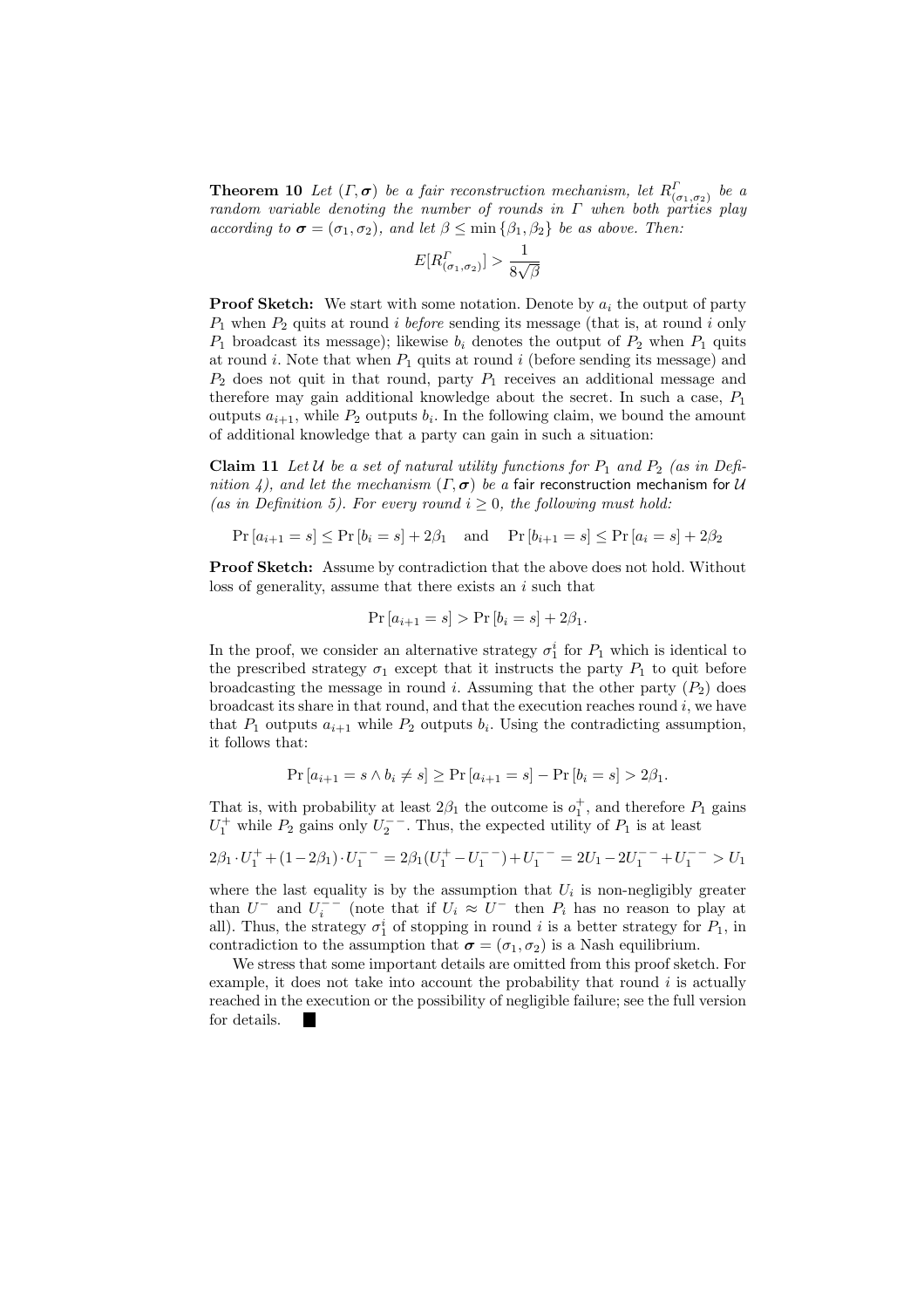We use the above claim to prove our lower bound. Now, consider the case that the secret is a uniformly distributed  $k$ -bit string. In such a case, the probability that any party outputs the correct secret before receiving any message is negligible (i.e.,  $Pr[a_0 = s] = Pr[b_0 = s] = \mu(k)$  for some negligible function  $\mu$ ). By simple induction, we have that for every  $i$ :

 $\Pr[a_i = s] \leq 2i\beta + \mu(k)$  and  $\Pr[b_i = s] \leq 2i\beta + \mu(k)$ 

and so

$$
\sum_{i=1}^{2r(k)} \Pr\left[a_i = s\right] \le \sum_{i=1}^{2r(k)} 2i\beta + \mu(k) \approx 4\beta \cdot r^2(k)
$$

where  $r(k)$  denotes the expected number of rounds; i.e.,  $E[R^{\Gamma}_{(\sigma_1,\sigma_2)}] = r(k)$ . By Markov, Pr  $\left[ R^{\Gamma}_{(\sigma_1,\sigma_2)} \geq 2r(k) \right]$ י<br>י  $\leq \frac{1}{2}$  and so Pr  $\left[ R^{\Gamma}_{(\sigma_1,\sigma_2)} < 2r(k) \right]$  $\frac{1}{1}$  $> \frac{1}{2}$ . Now, if  $R^{\Gamma}_{(\sigma_1,\sigma_2)} < 2r(k)$  then for some  $i \in \{1,\ldots,2r(k)\}$  it holds that  $a_i = s$  (because at the end, both parties must output s). Thus,

$$
\sum_{i=1}^{2r(k)} \Pr[a_i = s] > \frac{1}{2}.
$$
  

$$
2r(k)
$$

We conclude that

$$
\frac{1}{2} < \sum_{i=1}^{2r(k)} \Pr\left[a_i = s\right] \le 4\beta r^2(k)
$$

implying that  $r(k) > \frac{1}{\sqrt{k}}$  $\frac{1}{8\beta}$ . (Note that the theorem bounds  $r(k) > \frac{1}{8\sqrt{k}}$  $\frac{1}{8\sqrt{\beta}}$  and not what we have shown here. This is due to additional factors that we have omitted from this sketch; see the full version for details.)

Using Theorem 10 we conclude that there do not exist  $U^+$ -independent fair reconstruction mechanisms with an expected number of rounds that is polynomial, even in the simultaneous model. In order to see this, we show that for all fixed polynomials  $U_i, U_i^-, U_i^{--}$  and  $r(k)$ , there exists a polynomial  $U_i^+$  such that  $r(k) < \frac{1}{2}$  $\frac{1}{8\sqrt{\beta}}$ . Specifically, take  $U_i^+ \geq 64r^2(k)$ . ¡  $U_i - U_i^{--}$ ¢  $+ U_i^{--}$ . This suffices because in such a case

$$
\beta_i = \frac{U_i - U_i^{--}}{U_i^+ - U_i^-} \le \frac{U_i - U_i^{--}}{64r^2(k) \cdot (U_i - U_i^{--}) + U_i^{--} - U_i^{--}} = \frac{1}{64r^2(k)}
$$

and thus  $r(k) \leq \frac{1}{\sqrt{2}}$  $\frac{1}{8\sqrt{ }}$  $\beta_{i}$ in contradiction.

## 4.2 Impossibility for  $U^f$ -Independence (Non-Simultaneous)

In Section 3 we showed that any mechanism that is  $U^f$ -independent achieves correctness. In the simultaneous channels model,  $U<sup>f</sup>$ -independence – and correctness – has been achieved by previous protocols [5, 9]. However, as we have mentioned, the known protocols for the model with non-simultaneous channels do *not* guarantee correctness. In particular, if  $U_i^f > U_i$  for some party  $P_i$  then the strategy profiles  $\sigma$  of [10,7] are not computational Nash equilibriums. In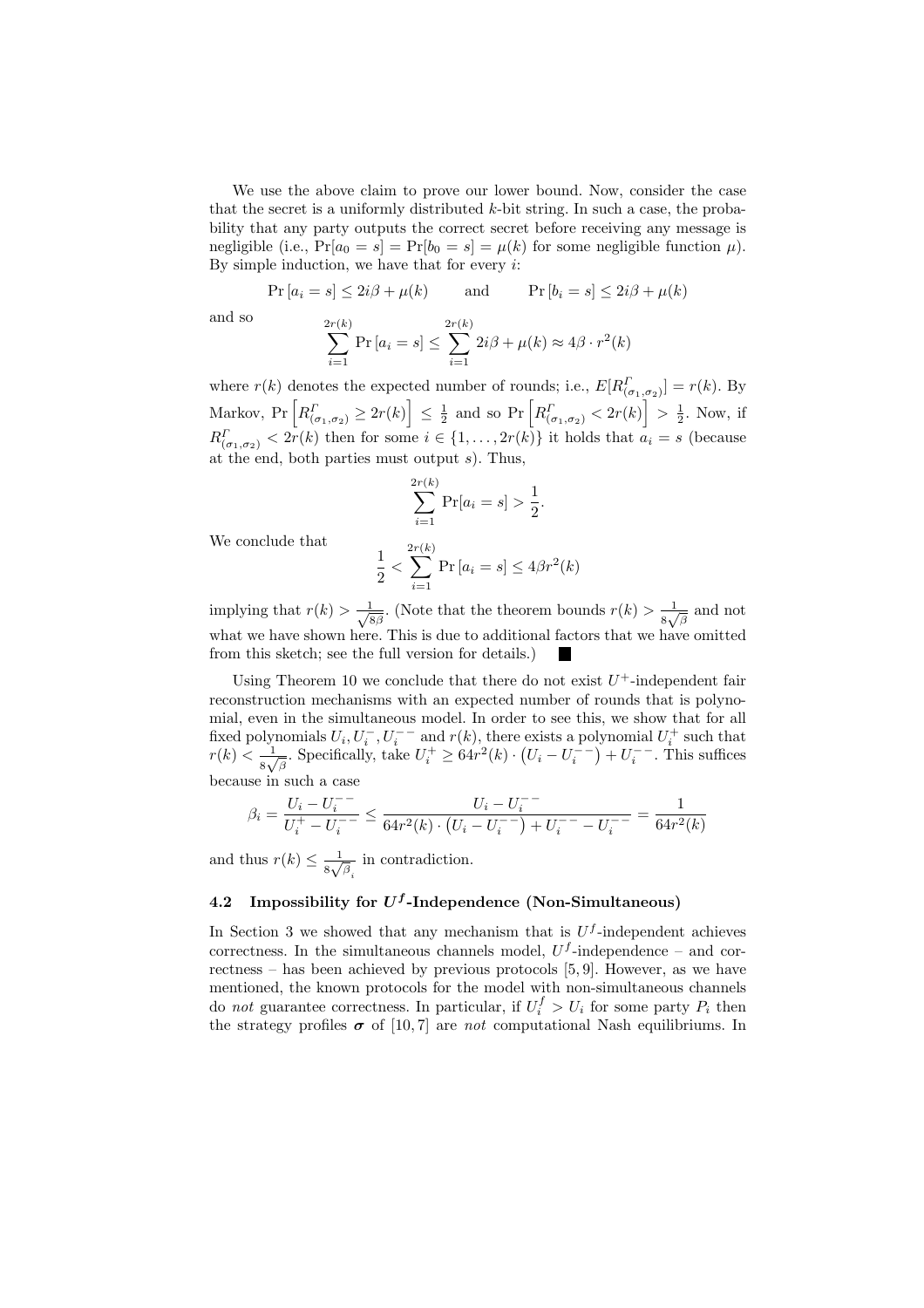this section we prove that this is inherent to the non-simultaneous model. That is, there does not exist a fair reconstruction mechanism that is  $U^f$ -independent in the non-simultaneous model.

The Kol-Naor mechanism [10] and correctness. Before proceeding with our proof, we describe the mechanism of Kol and Naor for non-simultaneous channels and show why it does not achieve correctness. This example illustrates the problem of achieving  $U^f$ -independence and is thus very instructive. The Kol-Naor mechanism assumes that the utility functions  $U$  fulfill the assumptions in Definition 4. Furthermore, the mechanism itself is constructed given the actual values of the utility functions (i.e., it is utility dependent). The general idea of their protocol is that the shares assigned to the party are actually lists of possible secrets. One party receives a list of size  $\ell$  (this party is called "the short party"), and the other party receives a list of size  $\ell + d$  (this party is called "the long party"). The short list is a strict prefix of the other. The lengths  $\ell$  and d are chosen according to a geometric distribution with parameter  $\beta$ , where  $\beta$  depends on the utility functions of the parties. The real secret is located at position  $\ell + 1$ in the long list, while all the other elements in the lists are fake; the  $(\ell + 1)$ th round is called the definitive round because in this round the secret is learned. In addition to the lists described above, the dealer selects an independent random permutation for every round; this permutation determines the order in which the parties send their list elements in the round. The party that sends its message first in the definitive round is given the long list, and the other party is given the short list. In addition, the parties receive the permutations for the rounds appearing in their respective lists (i.e., the short party receives the permutation only for the first  $\ell$  rounds). We stress that neither party knows if it the short or long party. In any given round, we call the party who sends its element first the "first party" and we call the other the "second party".

In order to reconstruct the secret, the parties proceed round by round; in the ith round each party sends its ith list element in the order determined by the permutation. At iteration  $\ell + 1$  (the "definitive iteration"), the long party is the first to broadcast its share (that is, it is the "first party"). However, the short party's list is finished and thus it has no element to send. It therefore remains silent in this round. The first round in which only one party sends a list element is the definitive round, and so the secret sent in this round is taken to be the real secret. Intuitively, fairness is achieved because the owner of the long list does not know the length of the short list, and in particular does not know which round is the definitive round. It therefore does not know which of the elements in its list is the real secret and so has to send its share every round. See [10] for details.

As pointed out in [10, Note 6.2], if one of the parties aborts prematurely (i.e., remains silent in round i for some  $i < \ell$ ) then the other party will output an incorrect value (with high probability the element  $s_i$  of the *i*th round will not equal the secret). It is important to note that the aborting party knows that  $s_i$  is not the real secret because its list is not yet finished. Furthermore, it can even have some influence over the incorrect value output by the first party (this is because it can choose at which point to stop and thus it can choose which of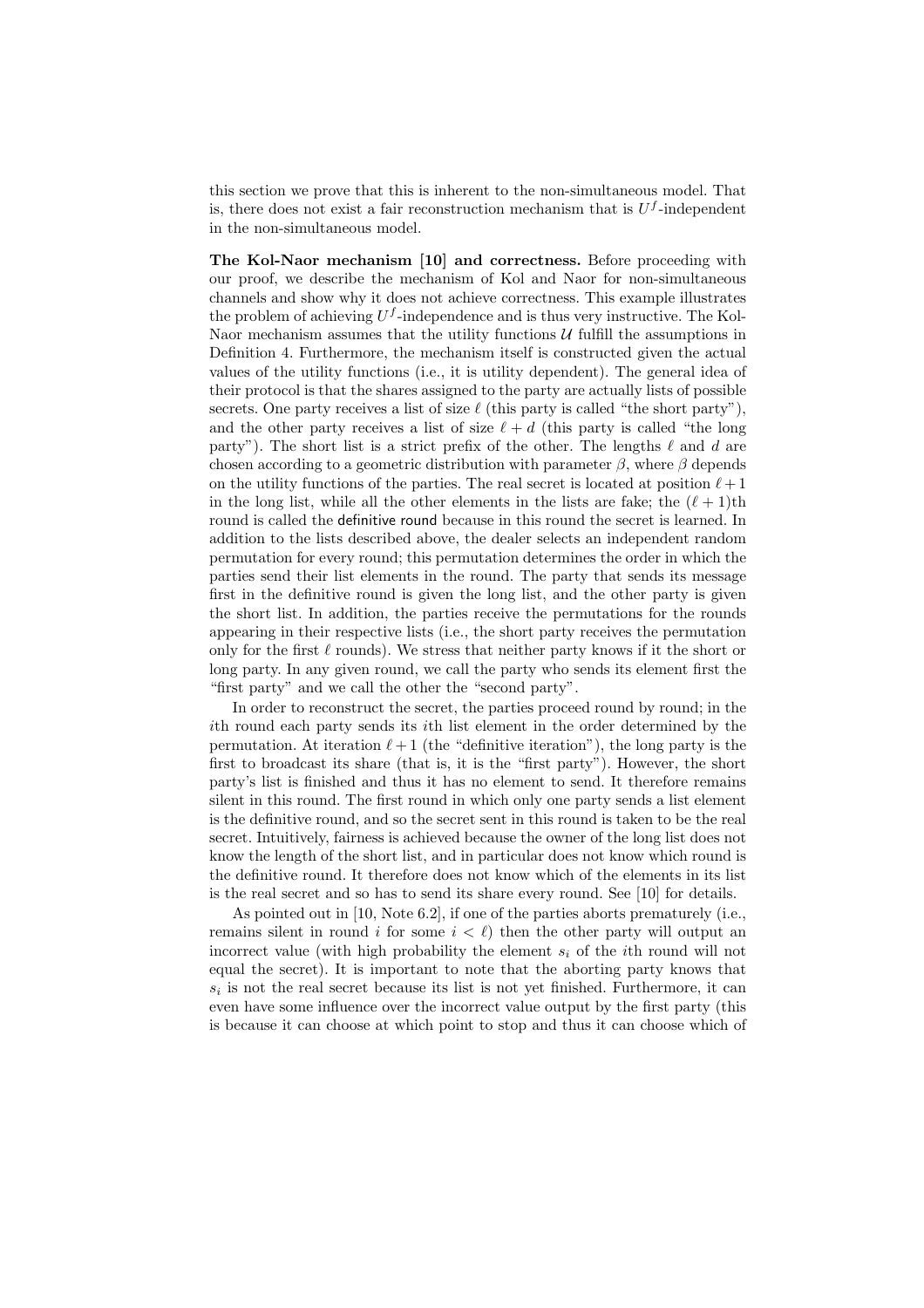the values in the prefix of the list is output by the first party). The protocol is therefore clearly not correct. We remark that the same problem also exists for the protocol of [7]. As we have mentioned, [10] assume that rational parties will not behave in this way because they always prefer to learn the secret than to not learn it (observe that if a party aborts prematurely then it will not learn the real secret). That is, they assume that  $U_i^f < U_i$ . We show that this assumption is essential as long as  $U^f$ -independence is desired.

The impossibility result. Our proof of impossibility assumes that for all  $i$ ,  $U_i^+$  is strictly greater than  $U_i$  by a non-negligible amount; this is called strict competitiveness; see [10]. We are now ready to formally state the theorem.

**Theorem 12** There do not exist  $U^f$ -independent fair reconstruction mechanisms for strictly competitive utility functions in the non-simultaneous model.

By Proposition 9,  $U^f$ -independence implies correctness. We therefore prove that in the non-simultaneous model there does not exist a fair reconstruction mechanism that is correct, as defined in Definition 7.

**Intuition:** We begin by describing 2 strategies  $\sigma_1^{stop}$  and  $\sigma_2^{stop}$ . The strategy  $\sigma_1^{stop}$  for party  $P_1$  is the strategy that follows the prescribed  $\sigma$  in all the rounds with the following difference. In every round,  $P_1$  checks what its output would be if  $P_2$  quits at that round. In the first round for which the output is not  $\perp$ , the strategy  $\sigma_1^{stop}$  instructs  $P_1$  to quit at that round.  $\sigma_2^{stop}$  is defined analogously. Since we assume correctness, the probability that one of the parties will output a value which is not s or  $\perp$  when the other prematurely aborts is negligible. Thus, when playing  $\sigma^{stop}$  both of the parties will output the correct s in the round that they quit. Next, we prove that when both parties follow  $\sigma^{stop}$ , with high probability one of them learns the secret while the other does not. We conclude by showing that the prescribed strategy  $\sigma$  is not a computational Nash equilibrium by showing that one of the  $\sigma^{stop}$  strategies has a better expected utility than  $\sigma$ . That is, we show that either  $u_2(\sigma_1, \sigma_2^{stop}) > u_2(\sigma_1, \sigma_2) + \epsilon'$  or  $u_1(\sigma_1^{stop}, \sigma_2) > u_1(\sigma_1, \sigma_2) + \epsilon'$ , for some non-negligible function  $\epsilon'$ . The proof of this appears in the full version.

#### 5 Positive Results

#### 5.1  $U<sup>f</sup>$ -Dependent Reconstruction in the Non-Simultaneous Model

In this section, we address the basic question of whether or not it is possible to construct a fair and correct reconstruction mechanism using non-simultaneous channels even if  $U_i^f \geq U_i$ . We answer this in the positive by constructing a mechanism that works as long as it knows the value of  $U_i^f$  for each party  $P_i$  (in the same way that the mechanism knows the values of  $U_i^+, U_i, U_i^-$  and  $U_i^{--}$ ).

The idea behind the mechanism. We will consider the two party case only, but the idea works for the multiparty case as well. We assume familiarity with the protocol of Kol and Naor [10]; see the beginning of Section 4.2 for a short description of the protocol and why it does not guarantee correctness. This will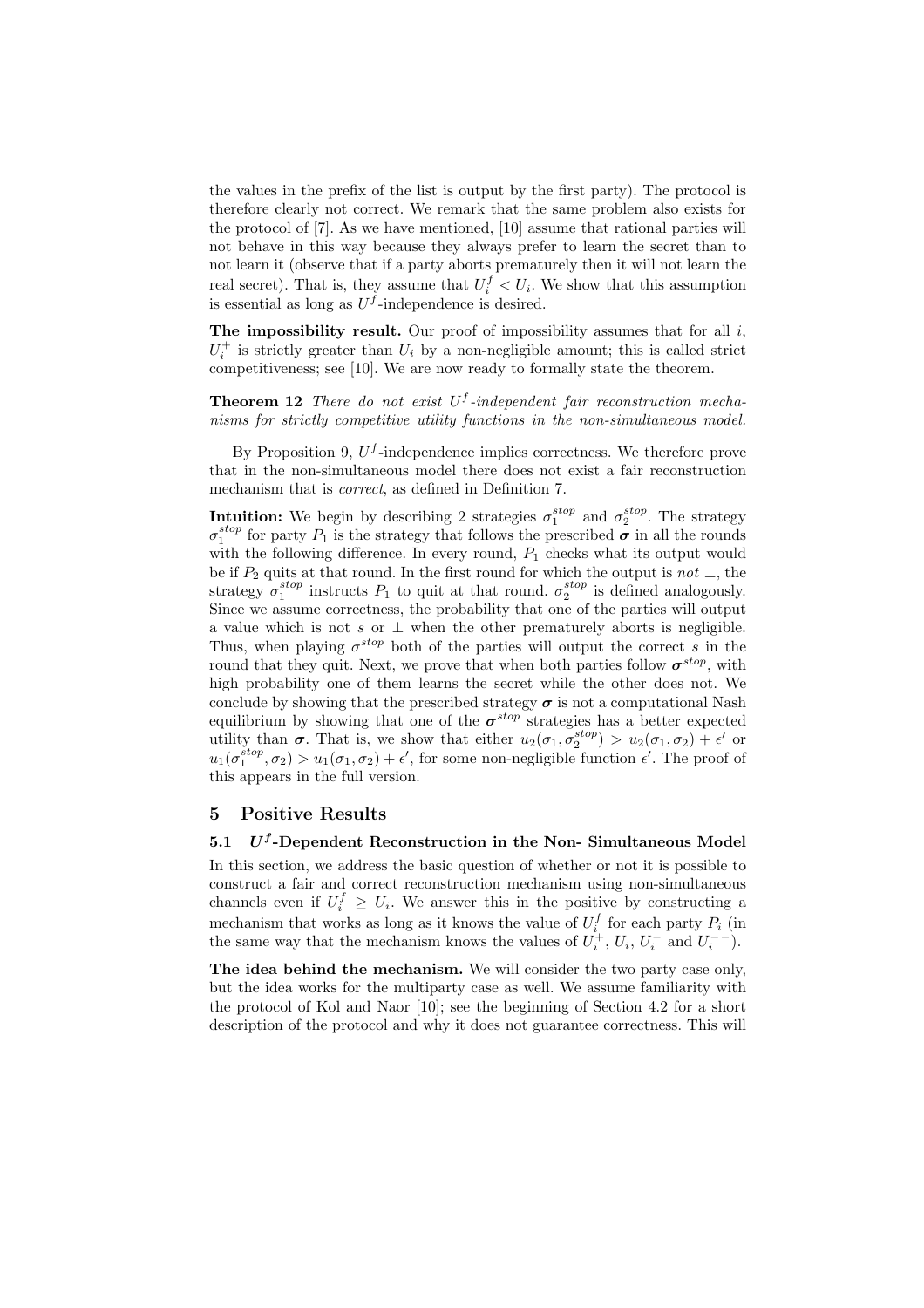be used below. Looking closely at the strategy for breaking correctness in the Kol-Naor mechanism, it arises because the first party to send its list element in an iteration has no way of verifying if the current round is the definitive round or not. This is necessary because if the long party could check if the current round is the definitive one before sending its element, it could learn the secret without the other party learning it. Despite this, our key observation is that it is not necessary that all of the fake iterations be the same, as in the Kol-Naor mechanism. Rather, we introduce additional rounds with the property that the second party in each such round knows that the round is fake while the first party does not. Now, if a first party prematurely aborts on such a round, then it will gain only  $U^-$ , and not  $U^f$  (because the second party knows that the first party has cheated and just aborts outputting  $\perp$ ). By adding enough of these additional rounds, we have that the probability that a party successfully achieves  $U^f$  is low enough so that a higher expected utility is obtained by playing  $\sigma$  and obtaining U. See the full version for a detailed description and proof.

#### 5.2 Full Independence for  $n \geq 3$  with Relaxed Assumptions

In this section we show that utility dependence is not always essential. In particular, we show that for a certain reasonable relaxation of the utility functions, it is possible to construct a utility independent fair reconstruction mechanism for the case of t-out-of-n secret sharing, where  $n \geq 3$ . We do not claim that our assumptions always hold or should be used; rather our aim here is to show that utility independence can sometimes be achieved.

The "standard" assumptions [6, 10] typically used for the utility functions are that a party always prefers to learn than not. Furthermore, assuming that a party learns, the fewer others that learn the better. We relax these assumptions, and assume that each party prefers to learn the secret alone, but once one of the other parties learns the secret it doesn't matter how many other parties learn it (thus  $U_i^+$  denotes the utility when it alone learns, and  $U_i$  denotes the utility that it learns along with any positive number of other parties).

In addition to the above, we assume that the utility functions are polynomial in the security parameter, and that there is a non negligible difference between them. That is, there exists a polynomial  $p(\cdot)$ , such that for infinitely many k's it holds that:  $U_i \geq U_i^- + \frac{1}{p(k)}$ . (Our impossibility result for  $U^+$ -independence when  $n = 2$  holds for such utility functions.) This is a natural extension of the strict differences between the utility functions, as defined in [10], when they are modeled as functions of the security parameter. (We remark that  $U_i^+$  may equal  $U_i$ ; we only need a non-negligible difference between  $U_i$  and  $U_i^{-}$ .) Note that when the above does not hold, it means that  $P_i$ 's utility when not learning is essentially the same as when learning. Thus,  $P_i$  may as well not participate at all and this case is not interesting. Our protocol assumes simultaneous channels in order to achieve  $U^f$ -independence. As we showed in Theorem 12, it is impossible to achieve  $U^f$  independence with non-simultaneous channels.<sup>2</sup>

<sup>&</sup>lt;sup>2</sup> A version of our protocol for the non-simultaneous model can be constructed using the techniques of [10] and our protocol in Section 5.1. However, note that the protocol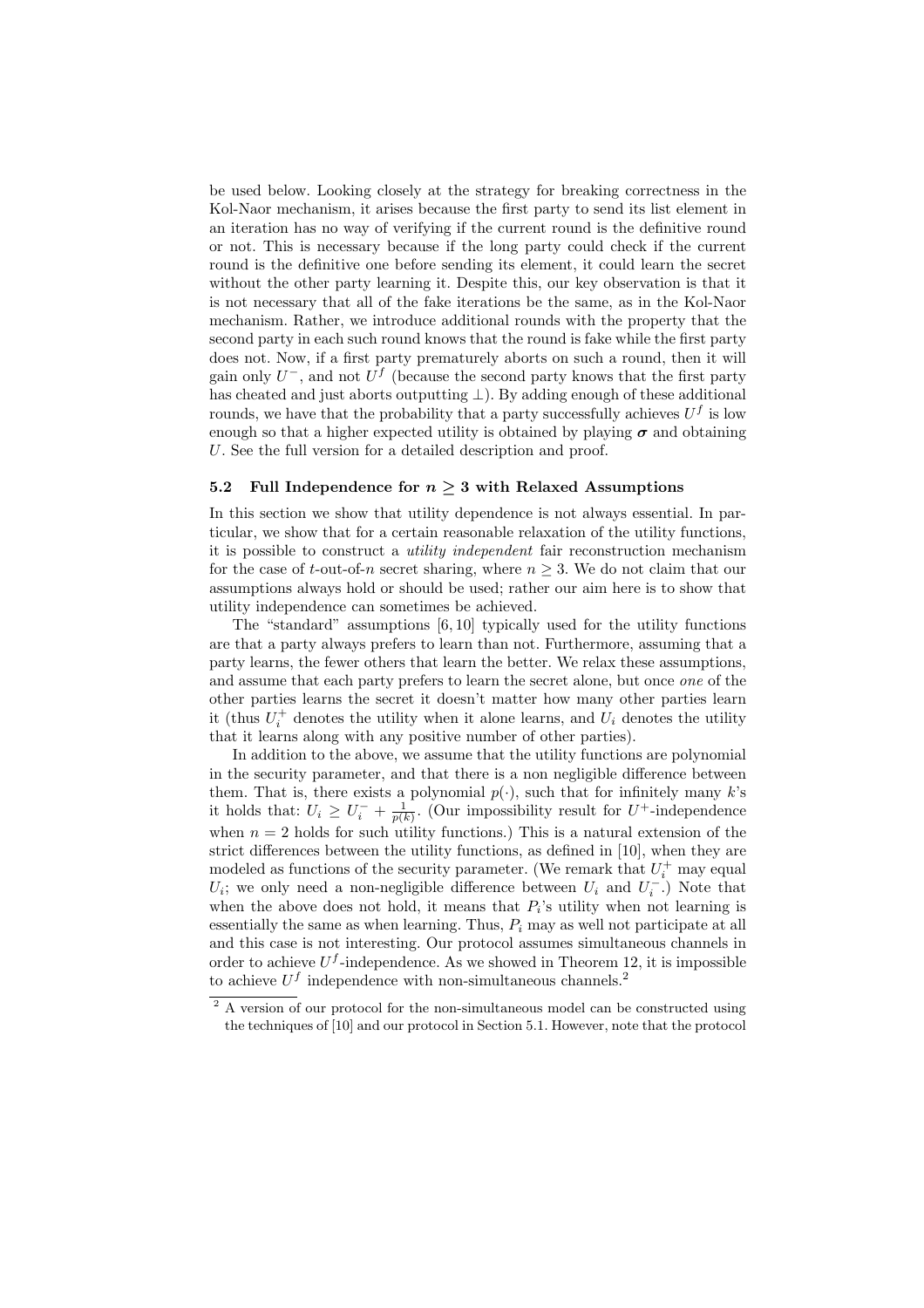The protocol idea. The idea behind our protocol is to enable one of the parties to learn the secret even when the others do not. Now, once this party has learned the secret, it is not possible for any other party to obtain  $U^+$ . Thus, the other parties can either continue with the execution of the protocol and obtain U, or they can quit and obtain only  $U^-$  (which is strictly less than U by the assumption that  $U_i \geq U_i^- + \frac{1}{p(k)}$ . The main question is how to construct a protocol so that one of the parties can learn the secret, but only after there are  $t^* \geq t$ parties participating in the reconstruction phase, but then enable the residual  $t-1$  parties to reconstruct the secret without the cooperation of the party who already learned the secret.

We achieve this in the following way. Let  $s$  be the secret to be shared; for simplicity assume that  $s \in \{0,1\}^k$  (where k is the security parameter). The dealer chooses a random  $r \in_R \{0,1\}^k$  and generates shares of r and s with threshold t and shares of  $r \oplus s$  with threshold  $t-1$  (overall three sets of shares). The dealer then sends each party its shares. Before proceeding we note that no set of  $t-1$  parties can reconstruct the secret s, because even though a set of this size can learn  $r \oplus s$ , without knowing r this is of no help. In addition, ignoring issues of rationality and utility, it is possible for every set of  $t$  parties to obtain s by just reconstructing the shares of s, or by reconstructing r and  $r \oplus s$  (where the latter requires only  $t - 1$  to participate).

We now informally describe our reconstruction protocol. In the first phase of the protocol  $t^* \geq t$  parties reconstruct r by simply sending their shares to all others. In the second phase, the  $t^*$  parties reconstruct  $s$  by sending their shares one at a time consecutively (here it is crucial that a simultaneous channel not be used and so we use the simultaneous channel as a non-simultaneous one, by having every party wait until it receives all previous messages before sending its own). Note that at the end of the second phase, the last  $t^* - t + 1$  parties can reconstruct the secret alone, and thus, they may not send their shares. If any of the parties does not send their share in the first phase, or if any of the first  $t-1$  parties does not send their share in the second phase, then all parties abort and output ⊥. At the end of this phase, unless all have aborted, there remain  $t - 1$  parties who have not learned the secret. These parties continue to the third phase. The crucial observation is that none of these parties can obtain  $U^+$  since there are already  $t^* - t + 1 \geq 1$  parties who have learned the secret s. We utilize this fact to use any one of the known rational reconstruction protocols while setting  $\beta = \frac{1}{2}$  (where  $\beta$  is a parameter that usually depends on the utility values, like our  $\beta$  in the lower bound); observe that we fix  $\beta$  irrespective of the actual utility values. This works because at this point, once one party has learned the secret, the maximum possible utility the parties can obtain is U. In particular, even if only one party of the remaining  $t-1$  parties learns the secret, its utility is still  $U$  because one party already knows the secret. Now, the known rational secret sharing protocols with  $\beta = \frac{1}{2}$  all have the property that if the parties follow  $\sigma$  then they will obtain U (with probability 1). However, if they

for the non-simultaneous model needs to know the values of  $U_i^f$ ,  $U_i$  and  $U_i^{--}$ , and therefore the result is only  $U^+$ -independent.